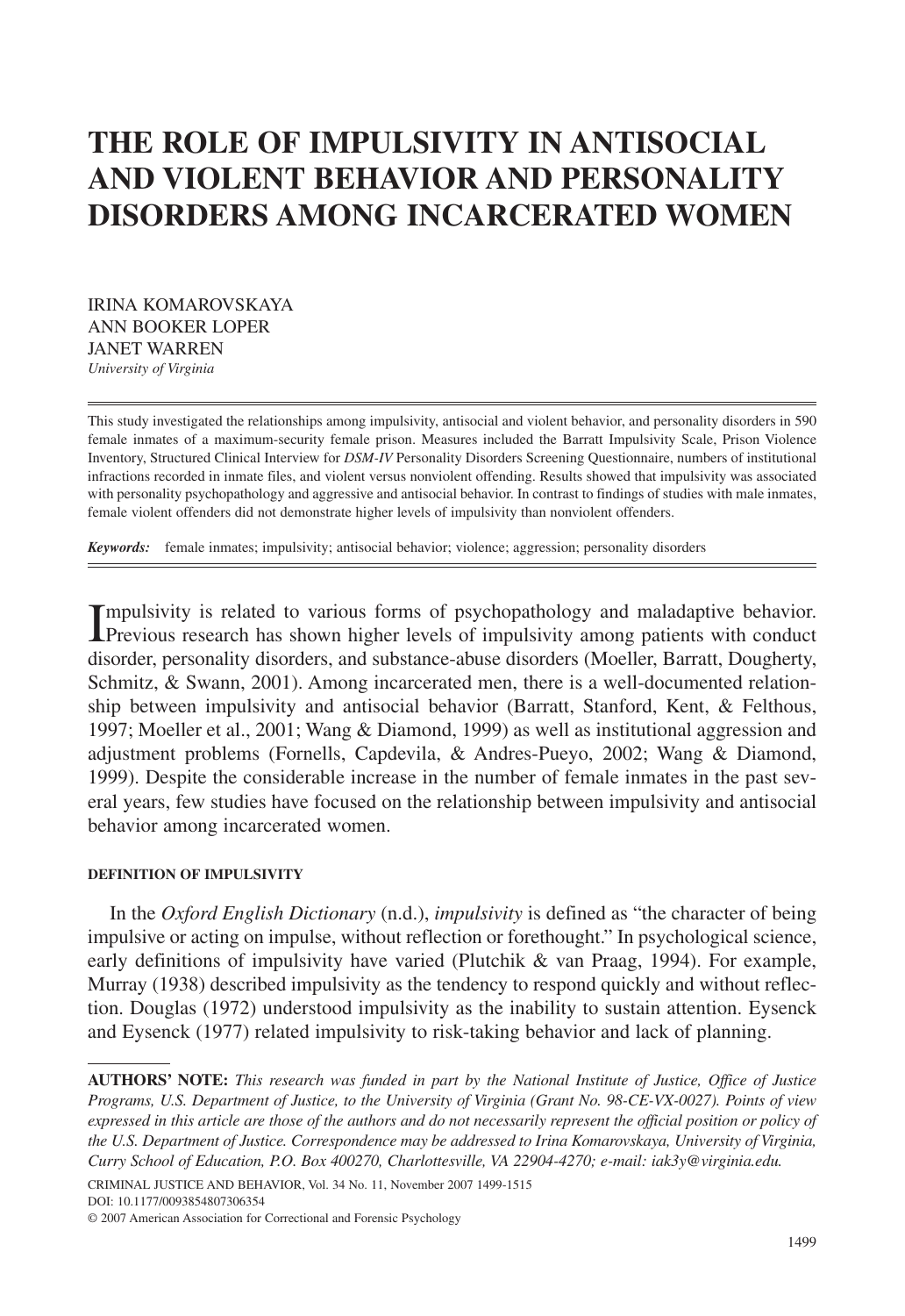More recently, Whiteside, Lynam, and colleagues (Lynam & Miller, 2004; Miller, Flory, Lynam, & Leukefeld, 2003; Miller & Lynam, 2001; Whiteside & Lynam, 2001) offered a new understanding of the concept of impulsivity based on the five-factor model (FFM) of personality. Whiteside and Lynam (2001) identified four personality facets conceived of as pathways to impulsive behavior. The first facet, urgency, refers to the tendency to experience strong impulses, frequently under conditions of negative affect. The second facet, lack of premeditation, refers to the tendency to think and reflect on the consequences of an act before engaging in that act. The third facet, lack of perseverance, is understood as an individual's ability to remain focused on a task that may be boring or difficult. Finally, the fourth facet, sensation seeking, is conceptualized as a tendency to enjoy and pursue activities that are exciting and to have an openness to try new experiences that may or may not be dangerous. Given these multiple forms of impulsive behavior, Whiteside and Lynam argued, "Impulsivity is an artificial umbrella term that actually encompasses four distinct facets of personality associated with impulsive behavior" (p. 687). They further suggested that various forms of impulsive behavior are associated with distinct forms of psychopathology. For example, the lack of ability to stay on task despite boredom might be related to the inattention problems that are at the core of attention deficit hyperactivity disorder (ADHD); sensation seeking might be related to involvement in exciting but dangerous activities, such as substance abuse; and a lack of premeditation might lead to psychiatric problems, such as antisocial personality disorder and psychopathy.

Barratt (1959, 1965) developed a personality-based model of impulsivity to distinguish between impulsivity-related traits and anxiety-related traits. Barratt and Patton (1983) drew from research in medical, psychological, and behavioral models and defined impulsivity as a predisposition toward rapid, unplanned reactions to internal or external stimuli without regard to the negative consequences of these reactions to the impulsive individual or to others. Barratt (1965) viewed impulsivity as a personality construct that is orthogonal to the personality dimension of anxiety and that can be separated into three components: acting on the spur of the moment (motor impulsivity), not focusing on the task at hand (attentional impulsivity), and not planning and thinking carefully (nonplanning impulsivity; Patton, Stanford, & Barratt, 1995). Thus, the trait has theoretical linkage to personality structure as well as aggressive or violent behavior.

# **IMPULSIVITY AND PERSONALITY DISORDERS**

The construct of impulsivity is included in multiple diagnostic criteria of psychiatric disorders in the *Diagnostic and Statistical Manual of Mental Disorders (*4th ed.*)* (*DSM-IV*; American Psychiatric Association, 1994) and is understood as the failure to resist an impulse, drive, or temptation to perform an act that is harmful to the person or to others (Swann & Hollander, 2002). In particular, impulsivity is an important characteristic of Cluster B personality disorders, comprised of antisocial, borderline, histrionic, and narcissistic personality disorders (Casillas & Clark, 2002; Coles, 1997).

Antisocial personality disorder (Code 301.7, *DSM-IV-Text Revision*; American Psychiatric Association, 2000) is defined as "a consistent disregard for, and violation of, the rights of others that begins in childhood or early adolescence and continues into adulthood" (p. 701). One of the possible criteria of this disorder is "impulsivity or failure to plan ahead" (p. 706). Impulsivity is likewise a core symptom of borderline personality disorder, or "a pervasive pattern of instability of interpersonal relationships, self-image, and affects, and marked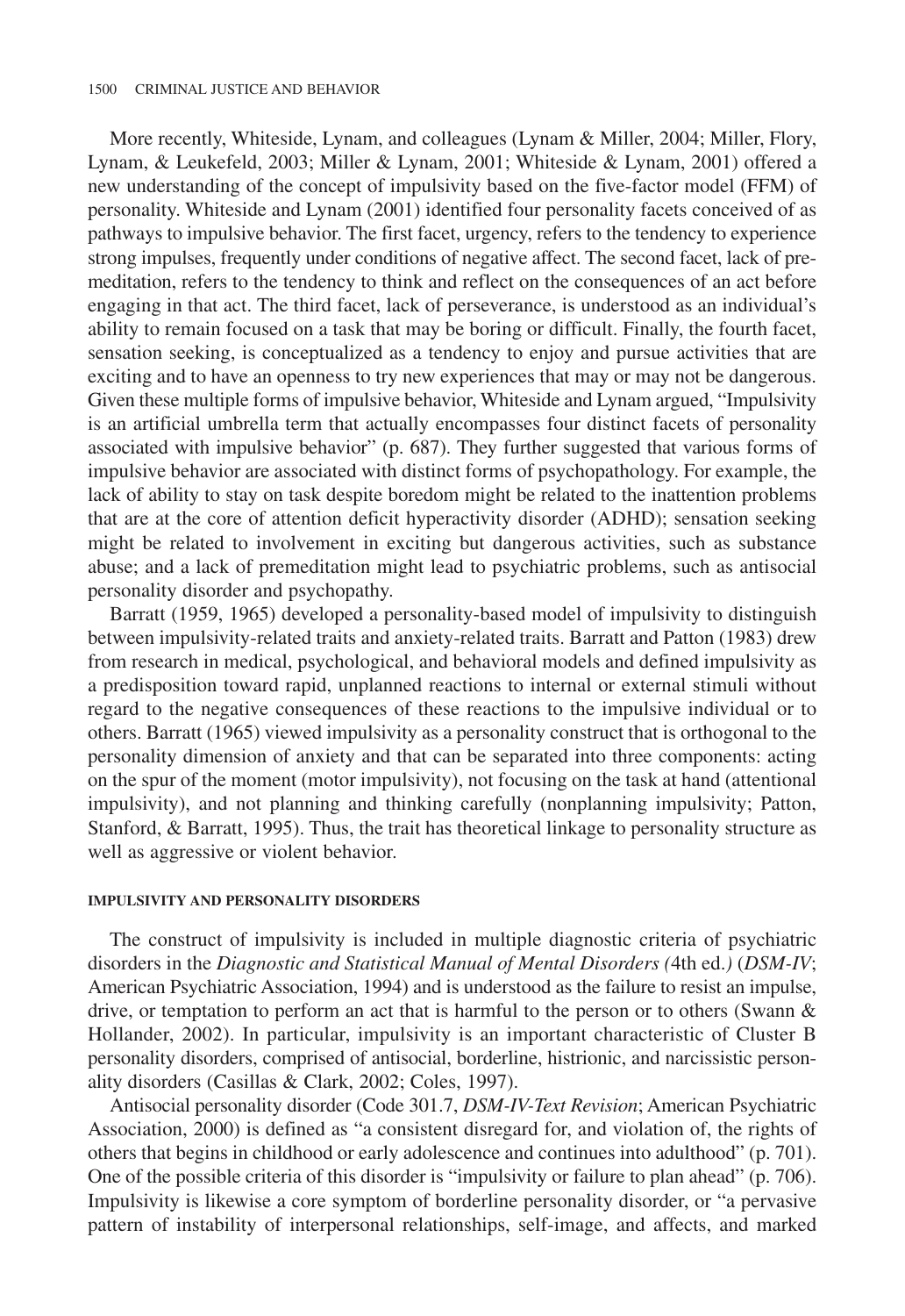impulsivity that begins by early adulthood and is present in a variety of contexts" (American Psychiatric Association, 2000, p. 706). Individuals with borderline personality disorder may demonstrate impulsivity by gambling, spending money irresponsibly, abusing substances, engaging in unsafe sex, driving recklessly, and demonstrating recurrent suicidal gestures. Borderline personality disorder is associated with significant morbidity and mortality as a consequence of impulsivity (Swann & Hollander, 2002).

## **PERSONALITY DISORDERS AND IMPULSIVITY AMONG INCARCERATED WOMEN**

Although research on the relationship between impulsivity and personality disorders among incarcerated women is limited, available evidence suggests a plausible connection. For example, in investigating the characteristics of personality disorders among incarcerated women using the Schedule for Nonadaptive and Adaptive Personality (SNAP), Hurt and Oltmanns (2002) found that antisocial personality disorder and borderline personality disorder were positively correlated with aggression and impulsivity. Along similar lines, Hochhausen, Lorenz, and Newman (2002) examined impulsivity in incarcerated women with borderline personality disorder using the Impulsiveness–Monotony Avoidance–Detachment Inventory (IMD) and a passive–avoidance task that measures the ability to inhibit punished responses. Results showed that incarcerated women with borderline personality disorder scored higher on the IMD and behavioral task, demonstrating higher degrees of impulsivity.

# **IMPULSIVITY AND AGGRESSION**

The link between impulsivity and aggression has been well documented. Barratt (1991, 1994) distinguished aggression that is impulsive from aggression that is planned and unemotional. Impulsive aggression is a reactive and emotionally charged aggressive response characterized by loss of behavioral control (Barratt, 1991). Barratt et al. (1997) have contended that although insufficient by itself, impulsivity—along with anger, poor verbal information processing, social-problem skills, and parietal lobe dysfunctions—plays an important role in impulsive aggression. Similarly, Stanford et al. (2003) proposed a dimensional approach to classifying aggressive behavior. They proposed that aggressive behavior is characterized as either predominantly impulsive or predominantly premeditated. In their study, a majority of aggressive individuals fell into a "mixed" group, demonstrating both impulsive and premeditated aggressive traits.

Comparisons between aggressive and nonaggressive inmates reveal an important connection between impulsivity and aggression. Barratt and colleagues (1997) demonstrated that aggressive inmates evidenced higher levels of anger and impulsivity; poorer performance on most neuropsychological tests, including verbal tests; and less neural involvement in frontal cortical areas compared to noninmate control subjects. Impulsivity and verbal skills were inversely correlated.

Barratt et al. (1997) examined personality, neuropsychological, and cognitive characteristics of impulsive aggression among male inmates who committed impulsive versus nonimpulsive aggression and who met the criteria for antisocial personality disorder. These researchers found that impulsivity was inversely correlated with verbal skills and P300 latencies, a measure of brain functioning related to information processing, whereas verbal skills were positively correlated with P300 latencies. They concluded that aggression is not a homogenous construct even among antisocial individuals and that impulsive aggression has distinct neurological and cognitive characteristics.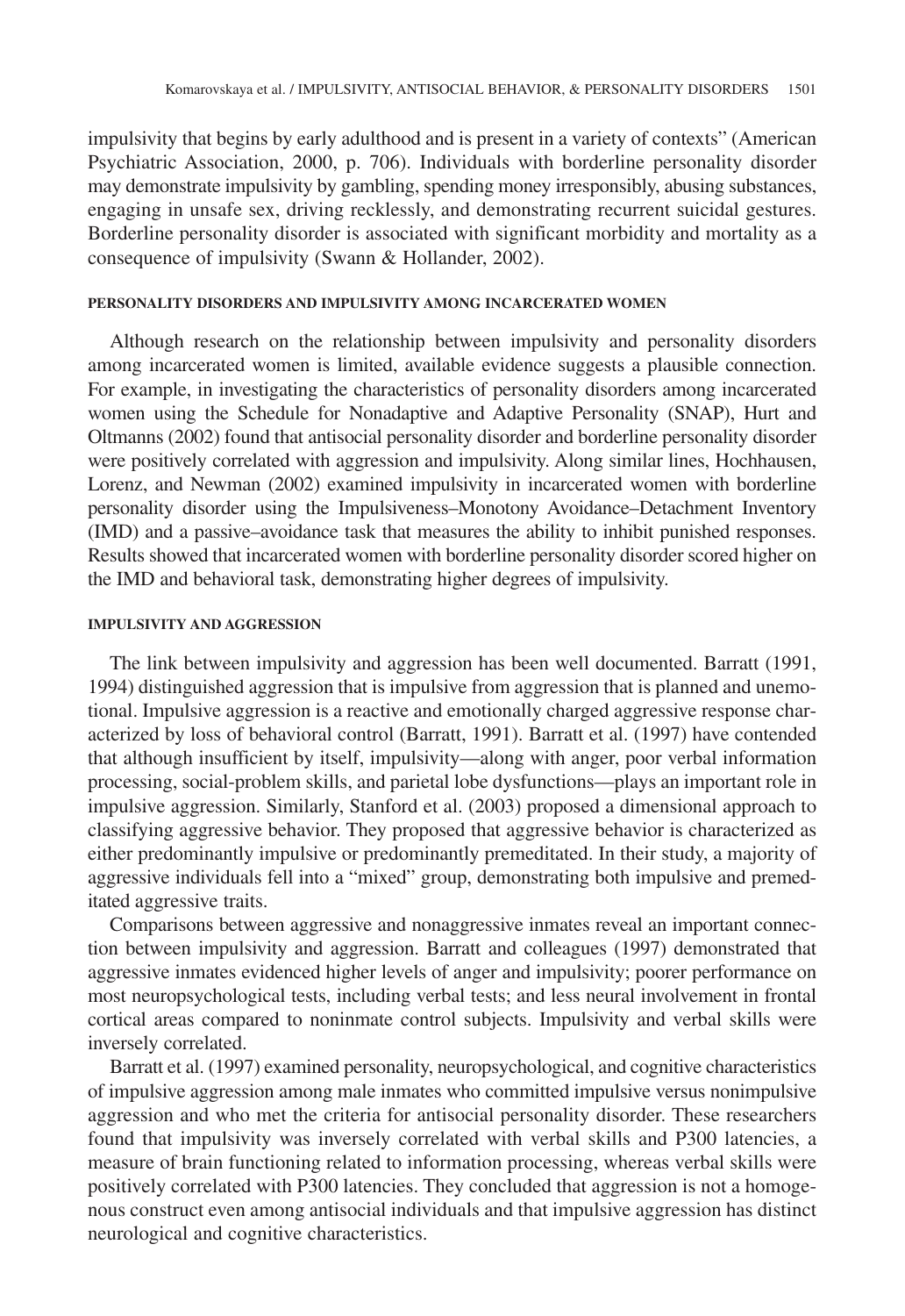#### **IMPULSIVITY, CRIME, AND VIOLENCE**

Impulsivity is frequently referenced in the etiologic theories of crime (Hirschi & Gottfredson, 1994; Moffitt, 1993). Impulsivity and low self-control have been shown to be consistent predictors of delinquency, especially serious delinquency (Moffitt, Caspi, Harrington, & Milne, 2002; White et al., 1994). Moffitt (1993) argued that an impulsive personality style serves to maintain antisocial behavior across the life span through a variety of person– environment interactions. Hirschi and Gottfredson (1994) suggested that low self-control is the property of individuals that explains variation in the likelihood of engaging in antisocial acts.

Impulsivity is a key component of psychopathy, a form of personality disorder with a specific pattern of interpersonal, affective, and behavioral symptoms characterized by a grandiose, arrogant, callous, superficial, and manipulative interpersonal style (Hare, 1996, 2006). Behaviorally, psychopaths are irresponsible, impulsive, and prone to delinquency and criminality. Hart and Dempster (1997) emphasized impulsivity as a cardinal feature of the construct of psychopathy.

Cornell and his colleagues (1996) investigated the relationship between psychopathy and violence in a group of adult male offenders. They found that instrumentally violent offenders had significantly higher scores on the Psychopathy Checklist–Revised (PCL-R; Hart & Hare, 1996) than did reactively violent and nonviolent offenders, with the biggest group differences on items relating to poor behavioral control and impulsivity. Along similar lines, Hart and Dempster (1997) asserted that psychopaths could be characterized as impulsively instrumental.

## **THE ROLE OF IMPULSIVITY, AGGRESSION, AND VIOLENCE IN ADJUSTMENT IN PRISON**

Along with anger, hostility, and antisocial personality style, impulsivity has been shown to be a strong predictor of institutional aggression, violence, and adjustment problems among incarcerated male offenders (Fornells et al., 2002; Wang & Diamond, 1999). Wang and Diamond (1999) used structural modeling to predict institutional aggression among 385 male mentally ill offenders using the predictors of anger, antisocial personality style, current violent offense, ethnicity, and impulsivity. Impulsivity was measured using the Barratt Impulsivity Scale (BIS; Patton et al., 1995). Results indicated that anger, antisocial personality style, and impulsivity were stronger predictors of institutional aggression than were ethnicity and current violent offense. Likewise, Fornells et al. (2002) found that impulsivity, along with an inmate's level of aggression, hostility, and venturesomeness, predicted difficulty in institutional adjustment.

To summarize, the results of the previous studies indicate that impulsivity plays an important role in inmate behavior, is related to aggressive and impulsive actions exhibited by an inmate in prison, and can serve as a predictor of violent and aggressive behavior and poor institutional adjustment.

#### **GENDER DIFFERENCES IN IMPULSIVITY, ANTISOCIAL, AND AGGRESSIVE BEHAVIOR AMONG INMATES**

Although a substantial body of research has addressed the relationship between impulsivity, antisocial behavior, and aggression among incarcerated males, markedly fewer studies have focused on this relationship in incarcerated females. Women are less likely than men to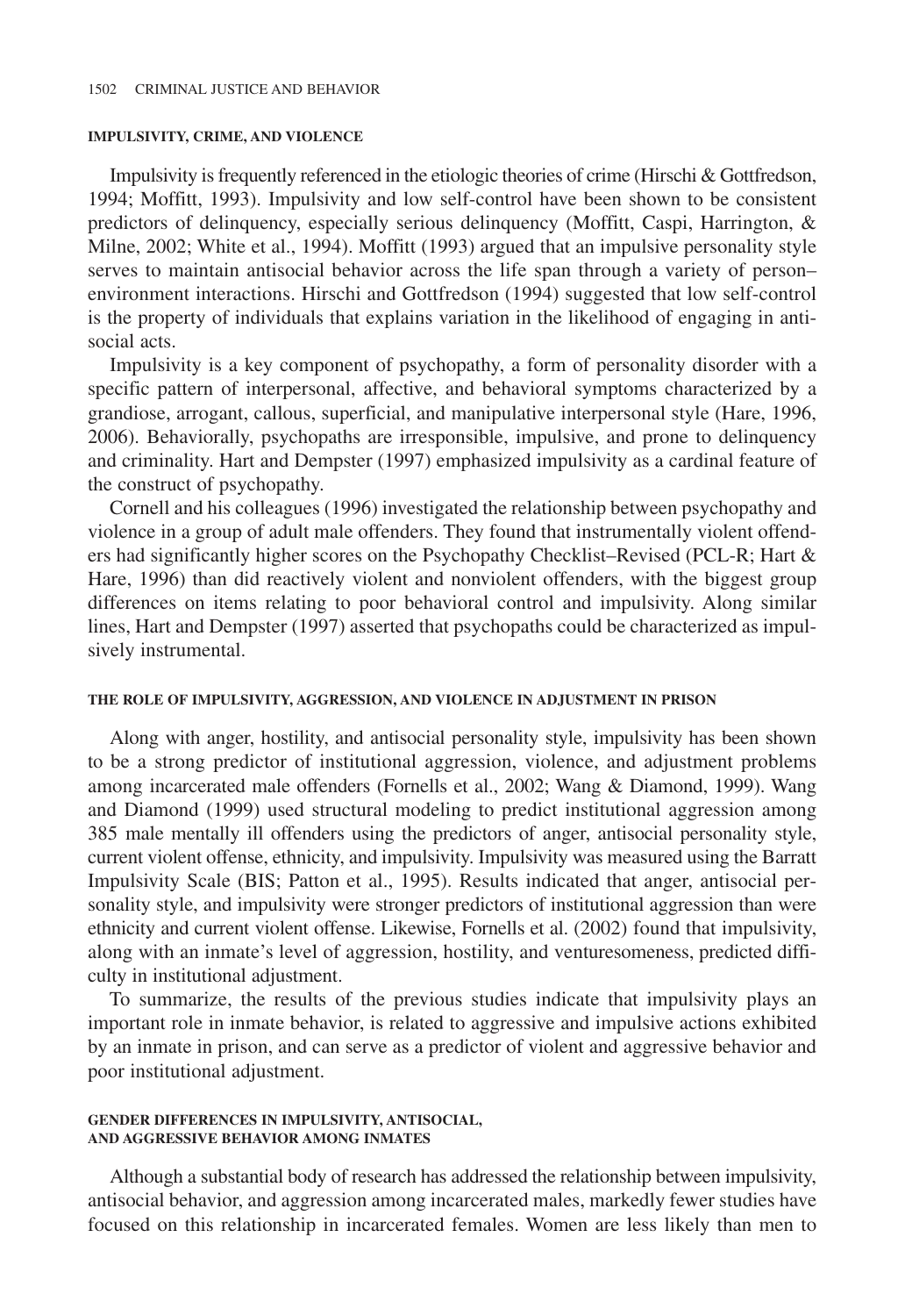engage in serious and violent antisocial behavior (Moffitt, Caspi, Rutter, & Silva, 2001); however, some authors (Sommers & Baskin, 1993; Warren et al., 2005) have suggested that when women engage in violent behavior, their violence is more reactive and impulsive in nature compared to violence among men. Other researchers provided support for the similarity in the relationship between impulsivity and violent and aggressive behavior among men and women. For example, in a longitudinal study of a large sample of male and female adolescents, Vazsonyi, Cleveland, and Wiebe (2006) found significant relationships among impulsivity and delinquent and aggressive behavior in both genders. Cherek and Lane (1998) found that violent female parolees demonstrated higher levels of impulsivity on a delay-of-reward measure than the nonviolent female parolees and that their impulsive responses were at a rate that would be considered high compared to college students participating in similar studies. Similarly, violent female parolees scored higher on the BIS than the nonviolent female parolees.

Available evidence suggests that males are more likely than females to commit violent crimes. For example, men were almost 10 times more likely than women to commit murder in 2004 (Bureau of Justice Statistics, 2006). Given the link between impulsivity, crime, and violence, it is possible that the difference in the levels of impulsivity in men and women can help explain some of the differences in the level of violent offending between the two genders.

In the present study, a positive relationship between impulsivity, violence, and both self-reported and behaviorally observed antisocial behavior in incarcerated women was predicted. We also expected to find a positive relationship between impulsivity and those personality disorders in which impulsivity is an important component (i.e., antisocial personality disorder and borderline personality disorder), and no relationship between impulsivity and those personality disorders in which impulsivity is a less relevant construct (i.e., dependent personality disorder and avoidance personality disorder).

## **METHOD**

# **PARTICIPANTS**

Participants were 590 women incarcerated at a maximum-security prison in central Virginia who were participating in a larger prisonwide longitudinal study on adjustment in prison. Potential participants ( $N = 1,006$ ) were informed about the study, and those women who indicated their interest in participation  $(n = 802)$  were contacted during a 6-month data collection period and were invited to fill out the research protocol in groups of 15 to 20 inmates. Among those, participants with complete data on the impulsivity measure were used for this study  $(n = 590)$ . Participants' institutional files were reviewed to collect information about institutional infractions and criminal offenses.

## **MEASURES**

*The Structured Clinical Interview for* DSM-IV *Personality Disorders Screening Questionnaire (SCID-II Screen)*. The SCID-II Screen was used to assess the presence of personality psychopathology. The information regarding 10 personality disorders listed in the *DSM-IV* (American Psychiatric Association, 1994) was collected by means of 124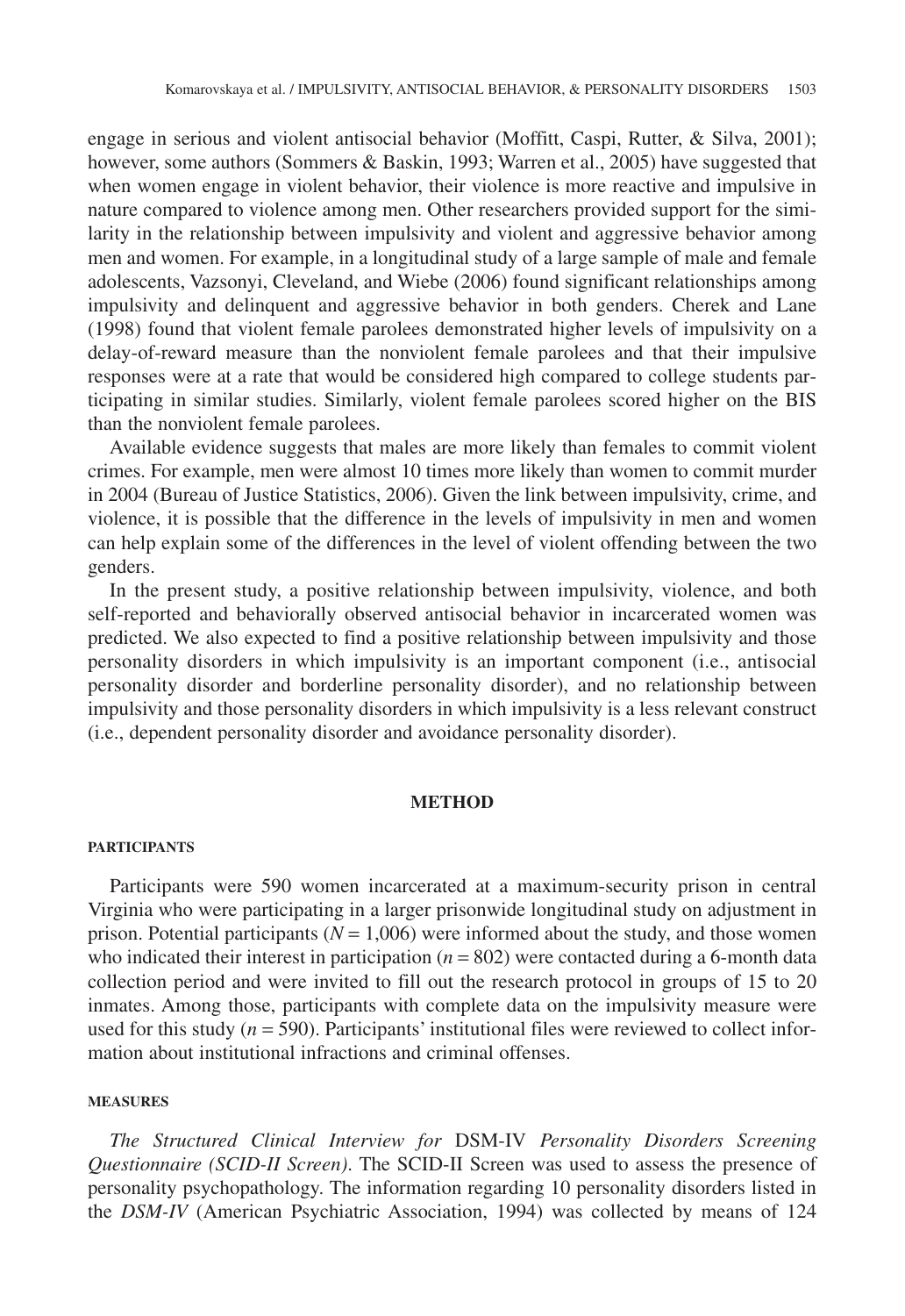questions. The disorders included paranoid, schizoid, schizotypal, antisocial, borderline, histrionic, narcissistic, avoidant, dependent, and obsessive-compulsive. The SCID-II Screen is a brief self-report version of a more comprehensive personality disorder measure (First, Gibbon, Spitzer, Williams, & Benjamin, 1995a, 1995b). The SCID-II Screen includes questions for each of the 10 personality disorders stated in lay terms. Ekselius, Lindstrom, von Knorring, Bodlund, and Kullgren (1994) have found that the overall kappa for agreement between the SCID-II Screen and SCID interviews was 0.78.

*The Prison Violence Inventory (PVI)*. The PVI (Warren et al., 2002) was used to measure self-reported violent behavior. The inventory included 12 questions about violent acts, which included making threats; throwing objects at another inmate; pushing, grabbing, or shoving; slapping; kicking, biting, or choking; hitting with a fist or beating someone up; forcing someone to have sex; threatening with a weapon; spreading rumors, telling lies about another inmate; stealing some object; and any action that the inmate considered to be violent. Women were asked whether they had inflicted each violent act since arriving at the correctional institution. Each woman received a total score for perpetrated violence. Warren and colleagues (2002) demonstrated that the relationship between self-reported violence and violent institutional infractions was robust, providing confirmation of the self-report data.

*The BIS*. The BIS is a measure of impulsivity with demonstrated good reliability and validity (Patton et al., 1995). Originally developed by Barratt (1959) as a 44-item self-report measure, it was based on a unidimensional model of impulsivity. After several revisions, however, Barratt proposed a three-dimensional model of impulsivity. The latest version (Patton et al., 1995) includes 34 items that comprise three subscales: Cognitive Impulsivity, Motor Impulsivity, and Nonplanning Impulsivity as well as a Total Impulsivity score. All items are answered on a 4-point scale (1 = *rarely or never*; 2 = *occasionally*, 3 = *often*, 4 = *almost always or always*). A high total score for all items indicates a high level of impulsivity.

*Measures of institutional misconduct*. Participants' institutional records were reviewed to obtain information about misconduct during incarceration. Evidence for institutional misconduct was documented in inmates' files by tickets, which were issued by prison staff to inmates for major and minor infractions. The records provided information regarding the number of tickets received and the nature of infractions. Institutional infractions were grouped into three categories: violent infractions, nonviolent societal rule violations, and institutional-only misconduct. Violent infractions included serious violations that could be considered a criminal offense. Nonviolent societal rule violation infractions included serious nonviolent violations that could also be considered a criminal offense, such as stealing. Institutional-only misconduct included rule-breaking behavior that would not be considered criminal outside of prison, such as smoking in an unauthorized area.

## **RESULTS**

## **DISTRIBUTION OF MAJOR VARIABLES**

*Impulsivity*. The mean of the Total Impulsivity score was 69.31 (range: 33-105), with a standard deviation of 12.23. In comparison to normative information (Patton et al., 1995),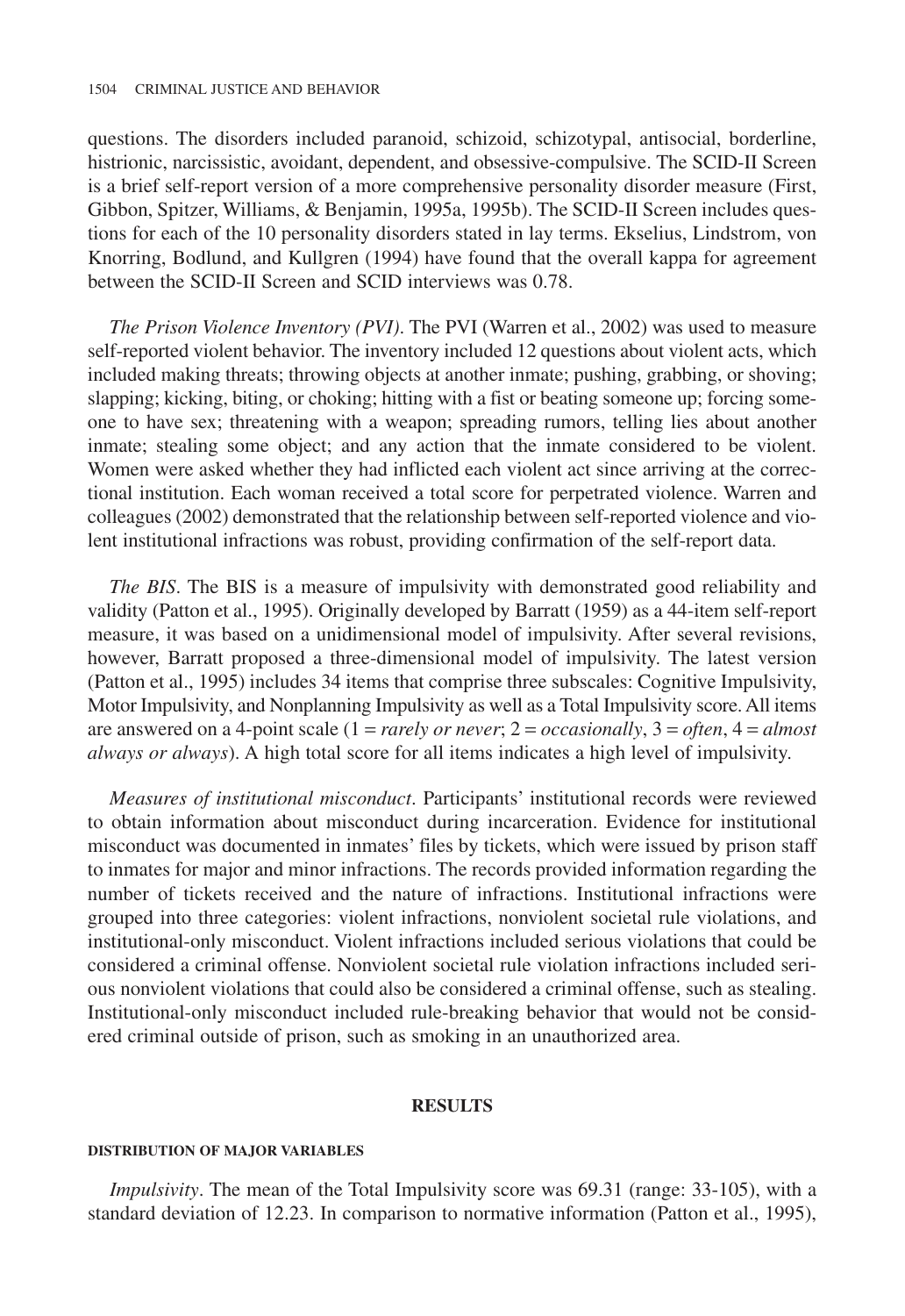| Variable                                        | N   | M     | <b>SD</b> |
|-------------------------------------------------|-----|-------|-----------|
| Age (in years)                                  | 548 | 33.21 | 8.74      |
| Impulsivity scores                              |     |       |           |
| Total Impulsivity score                         | 590 | 69.31 | 12.23     |
| Motor Impulsivity                               | 590 | 2.23  | 0.50      |
| <b>Attentional Impulsivity</b>                  | 590 | 2.22  | 0.54      |
| Nonplanning Impulsivity                         | 590 | 2.45  | 0.51      |
| Self-reported aggression                        | 589 | 1.00  | 1.84      |
| Personality disorders (PD): No. of criteria met |     |       |           |
| <b>Borderline PD</b>                            | 590 | 5.21  | 2.66      |
| Antisocial PD                                   | 586 | 3.38  | 3.59      |
| Avoidant PD                                     | 586 | 2.94  | 1.97      |
| Dependent PD                                    | 587 | 2.17  | 1.87      |
| Infractions (avg. per month)                    |     |       |           |
| Violent infractions                             | 575 | 0.008 | 0.02      |
| Nonviolent rule infractions                     | 575 | 0.02  | 0.05      |
| Institutional-only infractions                  | 575 | 0.10  | 0.17      |

**TABLE 1: Descriptive Information of Major Variables**

the mean Total Impulsivity score in our study was significantly higher than the mean Total Impulsivity score among female undergraduate students ( $t = 7.10$ ,  $df = 867$ ,  $p < .001$ ), significantly lower than the scores among male inmates ( $t = 4.62$ ,  $df = 661$ ,  $p < .001$ ), and not significantly different from the scores among female psychiatric patients ( $t = 1.82$ ,  $df = 633$ ,  $p > .05$ ). Thirty-six percent of women in the current sample were classified as having serious problems with impulsivity, using a cutoff score of 74 to designate highly impulsive individuals on the total BIS scale (M. S. Stanford, personal communication, November 26, 2006). The mean of the Nonplanning Impulsivity subscale was 2.45 (*SD* = 0.51, range: 1-4); the mean of the Motor Impulsivity subscale was  $2.23$  ( $SD = 0.50$ , range: 1.00-3.82); and the mean of the Attentional Impulsivity subscale was  $2.22$  (*SD* = 0.54, range = 1.00-3.75). Further descriptive statistics for the Impulsivity scale, as well as for other major variables, are presented in Table 1.

*Personality disorders*. Based on the subjects' responses on the SCID-II Screen, 61.5% (*n* = 363) of women met criteria for borderline personality disorder, 47.6% (*n* = 281) for antisocial personality disorder, 36.1% (*n* = 213) for avoidant personality disorder, and 13.6% (*n* = 80) for dependent personality disorder. Personality disorders were significantly intercorrelated with each other.

*Self-reported violence*. Results obtained on the PVI showed that 32.7% (*n* = 192) of participants self-reported at least one incident of violent behavior.

*Violent crime*. Thirty-four percent of women  $(n = 190)$  in this sample were incarcerated for a violent crime. There was no statistically significant difference in impulsivity between violent and nonviolent offenders  $(F = .04, p = .85)$ .

*Infractions*. According to the institutional records,  $11.5\%$  ( $n = 68$ ) of participants committed at least one violent infraction, 20.3% (*n* = 120) committed at least one nonviolent societal rule violation infraction, and 53.6% (*n* = 316) committed at least one institutional-only infraction.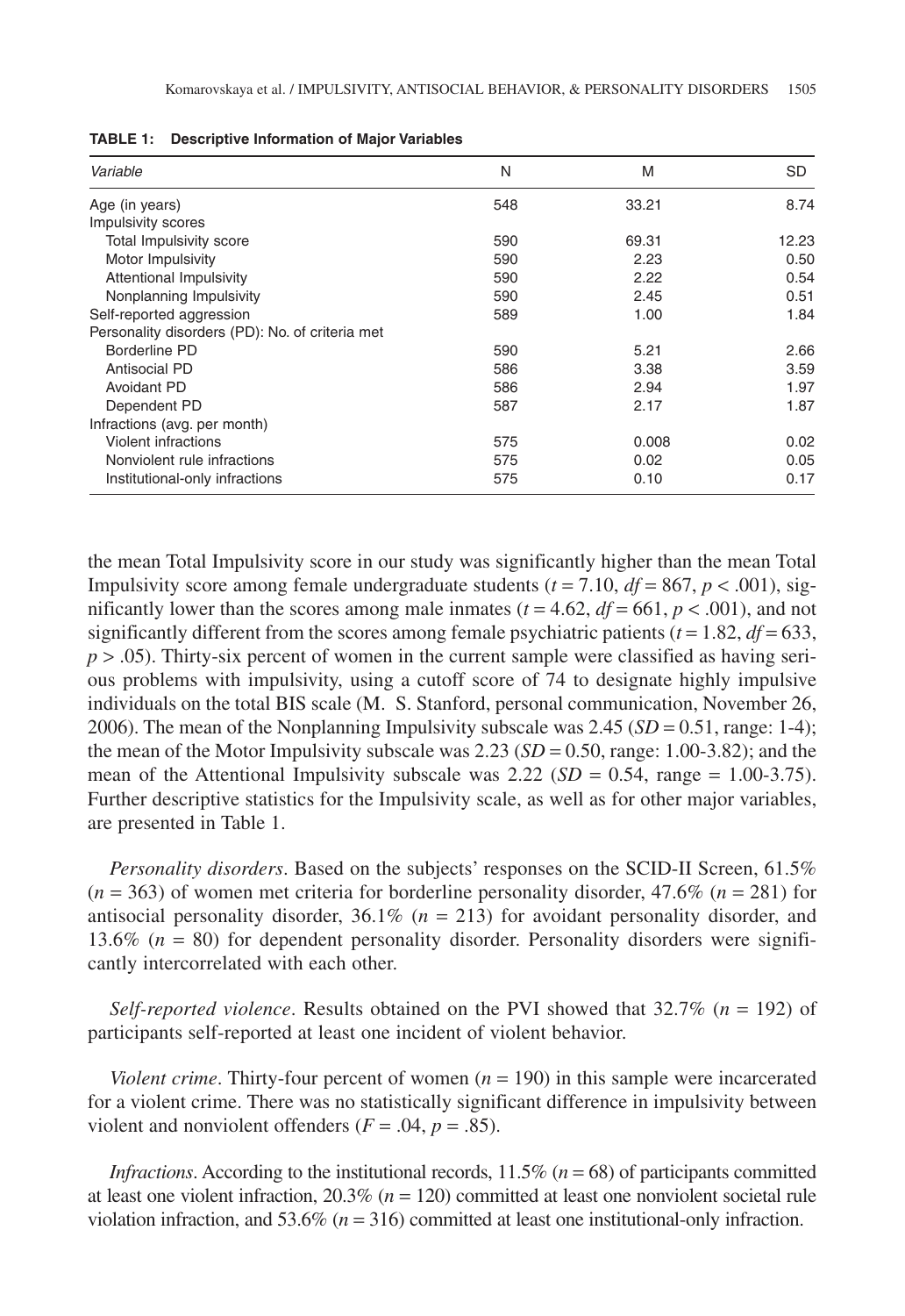#### **REGRESSION ANALYSES**

We conducted a series of separate hierarchical logistic and multiple regression analyses to examine the relationships between impulsivity and personality disorders, self-reported violence, and institutional infractions. Initial analyses revealed a significant correlation between age and impulsivity  $(r = -.17, p < .001)$ , with older women scoring lower on the BIS. Preliminary analyses also showed that minority status was significantly related to the dependent variables, although it was not significantly correlated with impulsivity  $(r = -.08, ...)$  $p > .05$ ). Consequently age and minority were entered as an initial block in all regression analyses, which allowed evaluation of effects beyond age and minority status.

*Impulsivity and self-reported violence*. Preliminary analysis showed that because of the positively skewed distribution of the PVI scores, the multiple regression model predicting the PVI scores from impulsivity scores, age, and minority status resulted in nonnormally distributed residuals. Consequently, a logistic regression model was used to predict the presence of self-reported violence from impulsivity scores, age, and minority status of the participants. First, age and minority status were entered as predictors. The results showed a significant relationship between the independent variables and self-reported violence ( $\chi^2$  = 49.86, Nagelkerke pseudo  $R^2 = .12$ ,  $d\hat{f} = 2$ ,  $p < .001$ ). The individual effect of minority status was not statistically significant (see Table 2). Next, we added Total Impulsivity score into the regression equation and obtained significant results ( $χ² = 88.04$ , Nagelkerke pseudo  $R² = .21$ ,  $df = 3$ ,  $p <$ .001), with a significant improvement in model fit ( $\Delta \chi^2 = 38.18$ ,  $\Delta df = 1$ ,  $p < .01$ ). To explore the relationship between each type of impulsivity (i.e., motor, attentional, and nonplanning) and self-reported violence, the scores obtained on the three impulsivity subscales were entered into a logistic regression as predictors, along with age and minority status. The results indicated that nonplanning impulsivity ( $log \cdot oldsymbol{odds} = 1.61$ , Wald = 4.33,  $p < .05$ ) and attentional impulsivity (log odds = 2.09, Wald =  $9.81$ ,  $p < .01$ ) were significantly related to self-reported violence, whereas motor impulsivity was not (log odds = 1.36, Wald = 1.70,  $p = .19$ ).

*Impulsivity and personality disorders*. For each personality disorder under investigation, an initial logistic regression analysis was conducted to evaluate whether the combination of age and impulsivity could successfully predict a positive diagnosis of the disorder. Multiple regression analysis was then used to determine the relationship between the combination of age and impulsivity with the continuous personality disorder scores. Results indicated a pattern of significant relationships between impulsivity and age with each of the personality disorder measures. Results are summarized in Table 2.

The initial combination of age and minority status was positively associated with the diagnosis of borderline personality disorder ( $\chi^2$  = 19.82, Nagelkerke pseudo  $R^2$  = .05, *df* = 2, *p* < .001). A subsequent addition of impulsivity to the logistic regression model resulted in a significant improvement of the model ( $\Delta \chi^2 = 112.64$ ,  $\Delta df = 1$ ,  $p < .01$ ). Individual effects of minority status, however, were not statistically significant in either of the two models, whereas the effects of impulsivity and age were significant (see Table 3). To further investigate the relationship between borderline personality disorder and impulsivity, multiple regression analysis was used to predict the number of met criteria for borderline disorder from impulsivity scores, age, and minority status. Results showed that the three independent variables accounted for 30% of the variance in the met criteria for borderline personality disorder (adjusted  $R^2 = 0.30$ ,  $F = 77.72$ ,  $p < 0.001$ ). Impulsivity had a significant relationship to borderline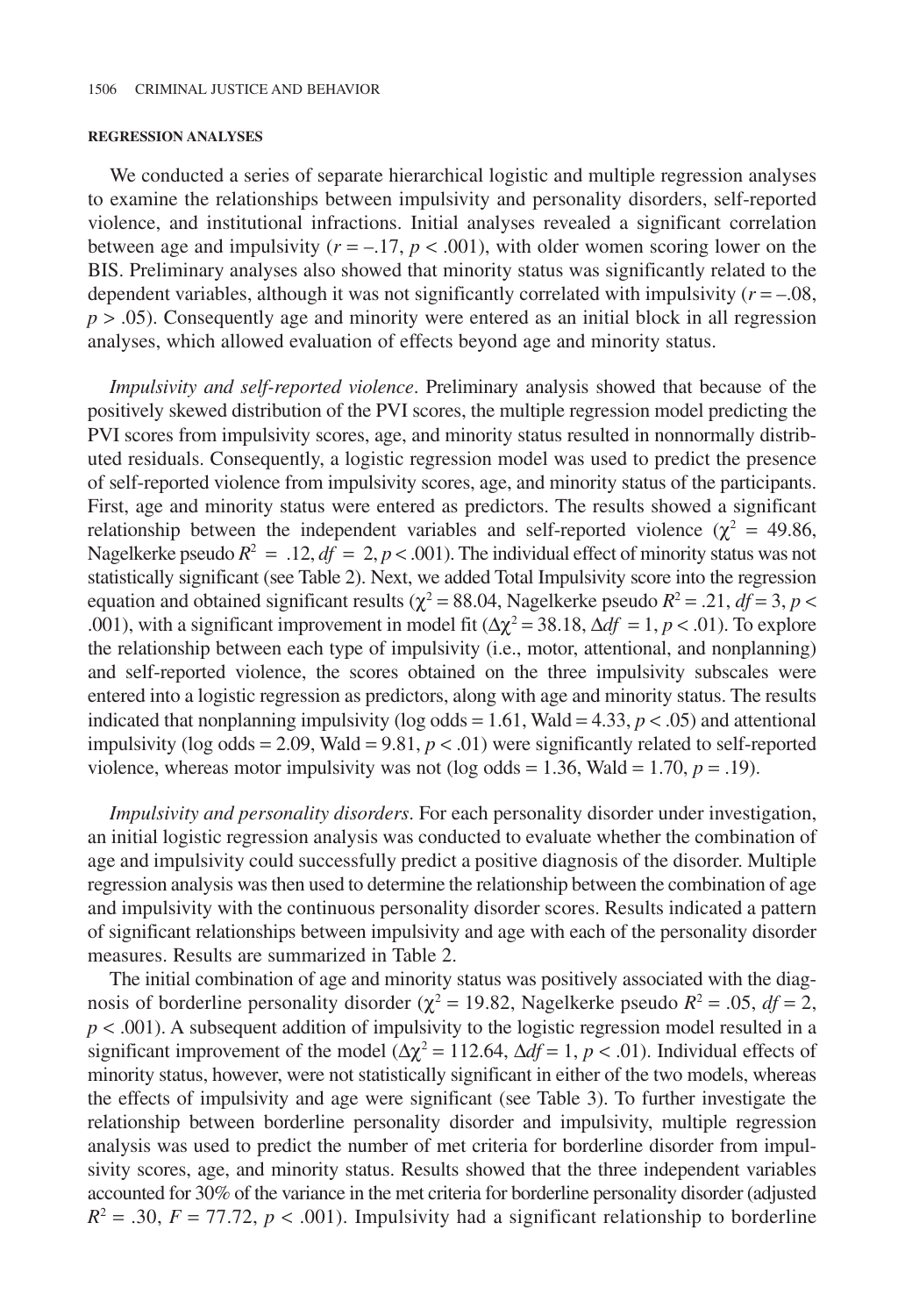| Dependent/Independent Variable       | Log Odds | Wald       |  |
|--------------------------------------|----------|------------|--|
| Self-reported violence               |          |            |  |
| Age                                  | 0.93     | 32.25***   |  |
| Minority status                      | 1.63     | $5.56*$    |  |
| Impulsivity                          | 1.05     | 34.60***   |  |
| Borderline personality disorder (PD) |          |            |  |
| Age                                  | $0.97**$ | $6.30**$   |  |
| Minority status                      | 0.75     | 1.93       |  |
| Impulsivity                          | 1.10     | 84.47***   |  |
| <b>Antisocial PD</b>                 |          |            |  |
| Age                                  | 0.94     | 24.71***   |  |
| Minority status                      | 0.97     | 0.02       |  |
| Impulsivity                          | 1.06     | 43.56***   |  |
| Avoidant PD                          |          |            |  |
| Age                                  | 0.99     | 0.25       |  |
| Minority status                      | 0.69     | $3.76*$    |  |
| Impulsivity                          | 1.05     | 35.78***   |  |
| Dependent PD                         |          |            |  |
| Age                                  | 0.98     | 1.73       |  |
| Minority status                      | 0.67     | 2.33       |  |
| Impulsivity                          | 1.06     | 29.11***   |  |
| Violent infractions                  |          |            |  |
| Age                                  | 0.97     | 3.36       |  |
| Minority status                      | 2.90     | $11.44***$ |  |
| Impulsivity                          | 1.03     | $6.66**$   |  |
| Nonviolent rule violations           |          |            |  |
| Age                                  | 0.96     | $8.15***$  |  |
| Minority status                      | 1.74     | $5.92*$    |  |
| Impulsivity                          | 1.02     | 3.35       |  |
| Institutional-only infractions       |          |            |  |
| Age                                  | 0.95     | $21.27***$ |  |
| Minority status                      | 1.26     | 1.57       |  |
| Impulsivity                          | 1.03     | $12.69***$ |  |

| TABLE 2: Hierarchical Logistic Regression Analyses With Age, Minority Status, and Impulsivity as Predictors |  |  |
|-------------------------------------------------------------------------------------------------------------|--|--|
|                                                                                                             |  |  |

 $**p* ≤ .05. ***p* ≤ .01. ****p* ≤ .001.$ 

personality disorder, beyond that afforded by age and minority status, ∆*F*(1, 541) = 195.40,  $\Delta R^2 = .25, p < .001.$ 

The logistic regression model for prediction of antisocial personality disorder revealed results similar to that for borderline personality disorder. Initially, the combination of age and minority status was statistically significant ( $\chi^2$  = 39.18, Nagelkerke pseudo  $R^2$  = .09,  $df = 2, p < .001$ , but the addition of impulsivity to the regression equation improved model prediction ( $\Delta \chi^2$  = 49.39,  $\Delta df$  = 1, *p* < .01). Likewise, impulsivity was significantly related to the number of met diagnostic antisocial personality criteria beyond that afforded by age and minority status,  $\Delta F(1, 538) = 82.15$ ,  $\Delta R^2 = .12$ ,  $p < .001$ .

The logistic regression model predicting positive diagnosis of dependent personality disorder from age and minority status produced small but significant results ( $\chi^2$  = 9.36, Nagelkerke pseudo  $R^2 = .03$ ,  $df = 2$ ,  $p < .01$ ). The overall fit of the model was improved when impulsivity was added to the logistic regression equation,  $\Delta \chi^2 = 32.52$  ( $\Delta df = 1$ , *p* < .01). When impulsivity was added to the model, the individual effects of age and minority status ceased to be statistically significant (see Table 3). Multiple regression analysis revealed that the Total Impulsivity score, age, and minority status predicted approximately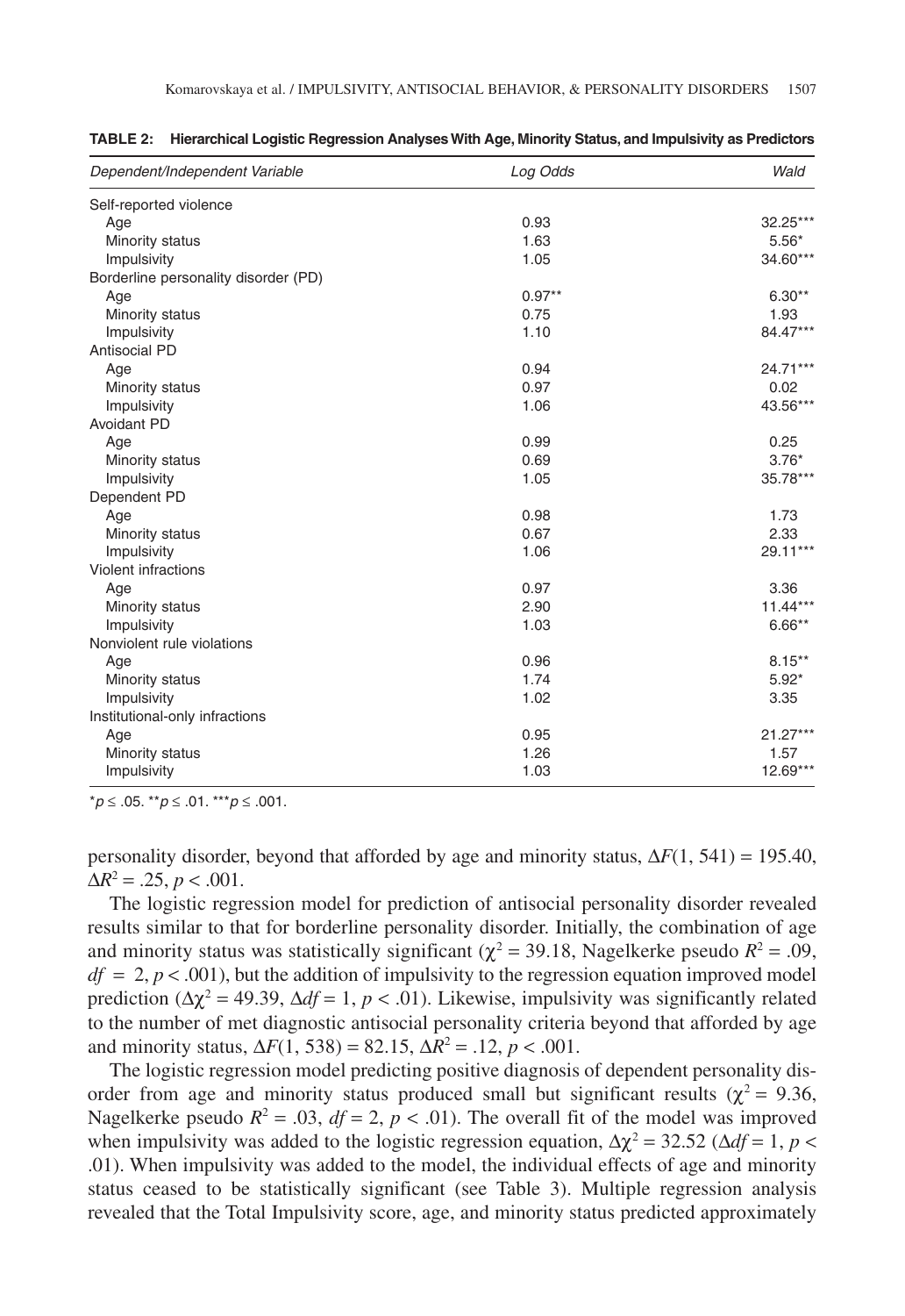|                         | Step 1: Covariates |            | Step 2: Impulsivity Scores Beta Values (β) |            |                                    |                                    |                                          |                                          |
|-------------------------|--------------------|------------|--------------------------------------------|------------|------------------------------------|------------------------------------|------------------------------------------|------------------------------------------|
| Independent<br>Variable | Covariate          | Adj. $R^2$ | β                                          | Adj. $R^2$ | Total<br><i><b>Impulsivity</b></i> | Motor<br><i><b>Impulsivity</b></i> | Attentional<br><i><b>Impulsivity</b></i> | Nonplanning<br><i><b>Impulsivity</b></i> |
| <b>Borderline</b>       | Age<br>Minority    | .05        | $-.20***$<br>$-.11***$                     | .30        | $.51***$                           | $.17***$                           | $.29***$                                 | $.20***$                                 |
| Antisocial              | Age<br>Minority    | .09        | $-.13**$<br>$-.001$                        | .21        | $.35***$                           | $.16***$                           | $.16***$                                 | $.13***$                                 |
| Dependent               | Age<br>Minority    | .06        | $-.14***$<br>$-.20***$                     | .20        | $.39***$                           | $.11*$                             | $.25***$                                 | $.13***$                                 |
| Avoidant                | Age<br>Minority    | .03        | $-.12**$<br>$-.14***$                      | .14        | $.34***$                           | $-.03$                             | $.31***$                                 | $.14***$                                 |

**TABLE 3: Multiple Regression Analysis Predicting Personality Disorders From Impulsivity, Age, and Minority Status**

 $**p* ≤ .05. ***p* ≤ .01. ****p* ≤ .001.$ 

20% of the variance (adj.  $R^2 = .20$ ,  $F = 46.38$ ,  $p < .001$ ) in the dependent personality disorder scores. Impulsivity had a significant relationship to dependent personality disorder, beyond that afforded by age and minority status, ∆*F*(1, 538) = 99.02, ∆*R*<sup>2</sup> = .15, *p* < .001.

Using the logistic regression model, the presence of avoidant personality disorder was first regressed on age and minority status ( $\chi^2$  = 8.15, Nagelkerke pseudo  $R^2$  = .02, *df* = 2,  $p < .02$ ). Subsequent addition of impulsivity to the logistic regression equation resulted in a significant improvement of the model fit ( $\Delta \chi^2 = 39.87$ ,  $\Delta df = 1$ , *p* < .01). The results indicated that when impulsivity was added to the model, the effects of age ceased to be statistically significant (see Table 2). The scores of Total Impulsivity, age, and minority status were then used to predict avoidant personality disorder scores using hierarchical multiple regression analysis. These multiple regression models yielded statistically significant results, ∆*F*(1, 537) = 68.53, ∆*R*<sup>2</sup> = .11, *p* < .001.

Analysis of individual beta weights for each regression analysis indicated that a higher level of motor, attentional, and nonplanning impulsivity was associated with a higher number of criteria met for borderline, antisocial, and dependent personality disorders. With regard to avoidant personality disorder, only the relationship between attentional and nonplanning impulsivity—but not motor impulsivity—and the disorder was statistically significant (see Table 3).

*Impulsivity and institutional infractions*. The logistic regression model was used to examine the significance of impulsivity and age for the likelihood of violent infractions. First, age and minority status were used as predictors ( $\chi^2$  = 16.53, Nagelkerke pseudo  $R^2$  = .06,  $df = 2$ ,  $p < .001$ ), and then impulsivity was added to the model ( $\chi^2 = 23.35$ , Nagelkerke pseudo  $R^2 = .08$ ,  $df = 3$ ,  $p < .001$ ). The results indicated that the association between violent infractions and impulsivity was small but significant ( $\Delta \chi^2 = 6.82$ ,  $\Delta df = 1$ , *p* < .01). When impulsivity was added to the regression equation, the individual effects of age were not significant (see Table 2). To test the relationship between each type of impulsivity (i.e., motor, attentional, and nonplanning) and violent infractions, the scores obtained on the three impulsivity subscales were used as predictors of violent infractions in a logistic regression model. The results indicated that by themselves, the three types of impulsivity were not significantly predictive of violent institutional infractions.

The presence of nonviolent societal rule violation infractions was regressed on age and minority status ( $\chi^2$  = 16.22, Nagelkerke pseudo  $R^2$  = .05,  $df$  = 2,  $p$  < .001), and then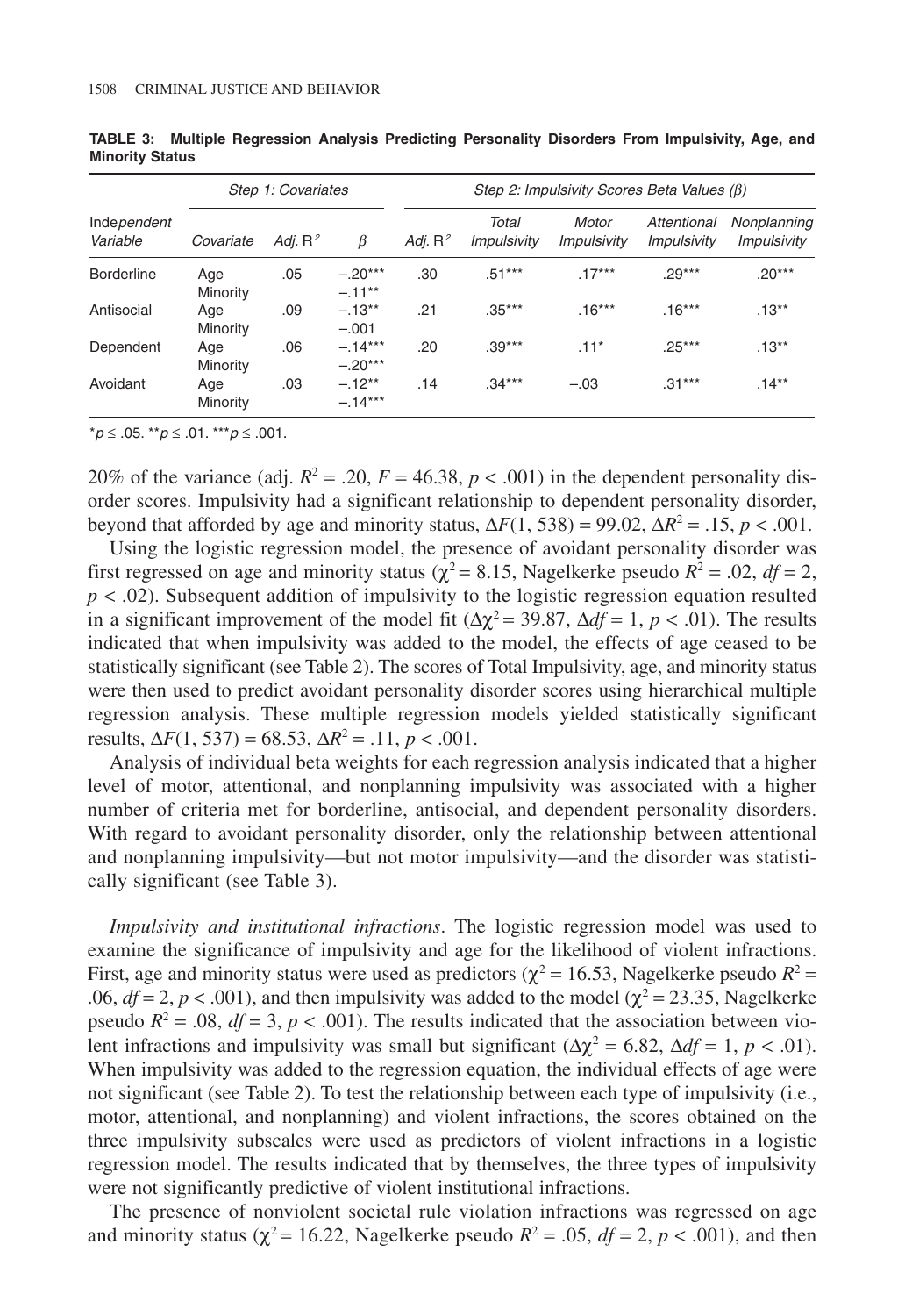impulsivity was added to the model ( $\chi^2$  = 19.59, Nagelkerke pseudo  $R^2$  = .06,  $df = 3$ ,  $p$  < .001) using the logistic regression model. The addition of impulsivity to the model was not statistically significant ( $Δχ² = 3.37$ ,  $Δdf = 1$ ,  $p > .05$ ). The individual effects of the three impulsivity scores (i.e., motor, nonplanning, and attentional) were not statistically significant.

Finally, the presence of institutional-only infractions was first regressed on age and minority status ( $\chi^2$  = 30.61, Nagelkerke pseudo  $R^2$  = .08,  $df = 2$ ,  $p < .001$ ). Next, the Total Impulsivity score was added to the model ( $\chi^2$  = 43.73, Nagelkerke pseudo  $R^2$  = .10, *df* = 3,  $p < .001$ ), which improved the model significantly ( $\Delta \chi^2 = 13.12$ ,  $\Delta df = 1$ ,  $p < .01$ ). The individual contribution of minority status, however, was not statistically significant. Among the three individual impulsivity scores, only cognitive impulsivity had a significant effect on the presence of institutional-only infractions (log odds = 1.71, Wald = 6.19,  $p < .05$ ).

#### **DISCUSSION**

#### **IMPULSIVITY AMONG INCARCERATED WOMEN**

Inmates in our sample reported significantly higher BIS scores than the normative sample of female undergraduate students, significantly lower scores than male inmates, and scores similar to psychiatric inpatients from the study by Patton et al. (1995). Available evidence from the previous studies indicates that females generally show lower levels of impulsivity and risky behavior than males (Coccaro et al., 1997; Helfritz & Stanford, 2006; Patton et al., 1995). Our study supports this conclusion and suggests that gender differences in impulsivity extend to the population of incarcerated individuals. Assuming a gender difference in impulsivity levels among inmates, the substantially lower levels of violent offending among women may in part be associated with their lower levels of impulsive behavior.

The levels of impulsivity found in our sample were not significantly different from those obtained among female psychiatric inpatients (Patton et al., 1995). High rates of psychopathology found among incarcerated individuals may explain the comparable levels of impulsivity in female inmates and female inpatients. Several studies attest to the high levels of substance abuse and mental illness—including mood disorders and posttraumatic stress disorder—among female inmates (e.g., Jordan, Schlenger, Fairbank, & Caddell, 1996; Teplin, Abram, & McClelland, 1996).

Younger women in our sample were more likely to have higher levels of impulsivity than older women. This is consistent with previous studies in which younger individuals showed higher rates of impulsive and sensation-seeking behavior than older individuals (Hurt & Oltmanns, 2002; Todesco, 2004).

#### **IMPULSIVITY AND VIOLENCE**

*Self-reported violence and violent infractions*. The results of this study reflect the complexity of the relationship between impulsivity and different aspects of violent and aggressive behavior among incarcerated women. Although self-reported aggression and violent institutional infractions were significantly related to impulsivity, violent offenses were not. Consistent with findings obtained in previous studies (Barratt et al., 1997; Moeller et al., 2001), women who self-reported higher levels of violent behavior were more likely to be impulsive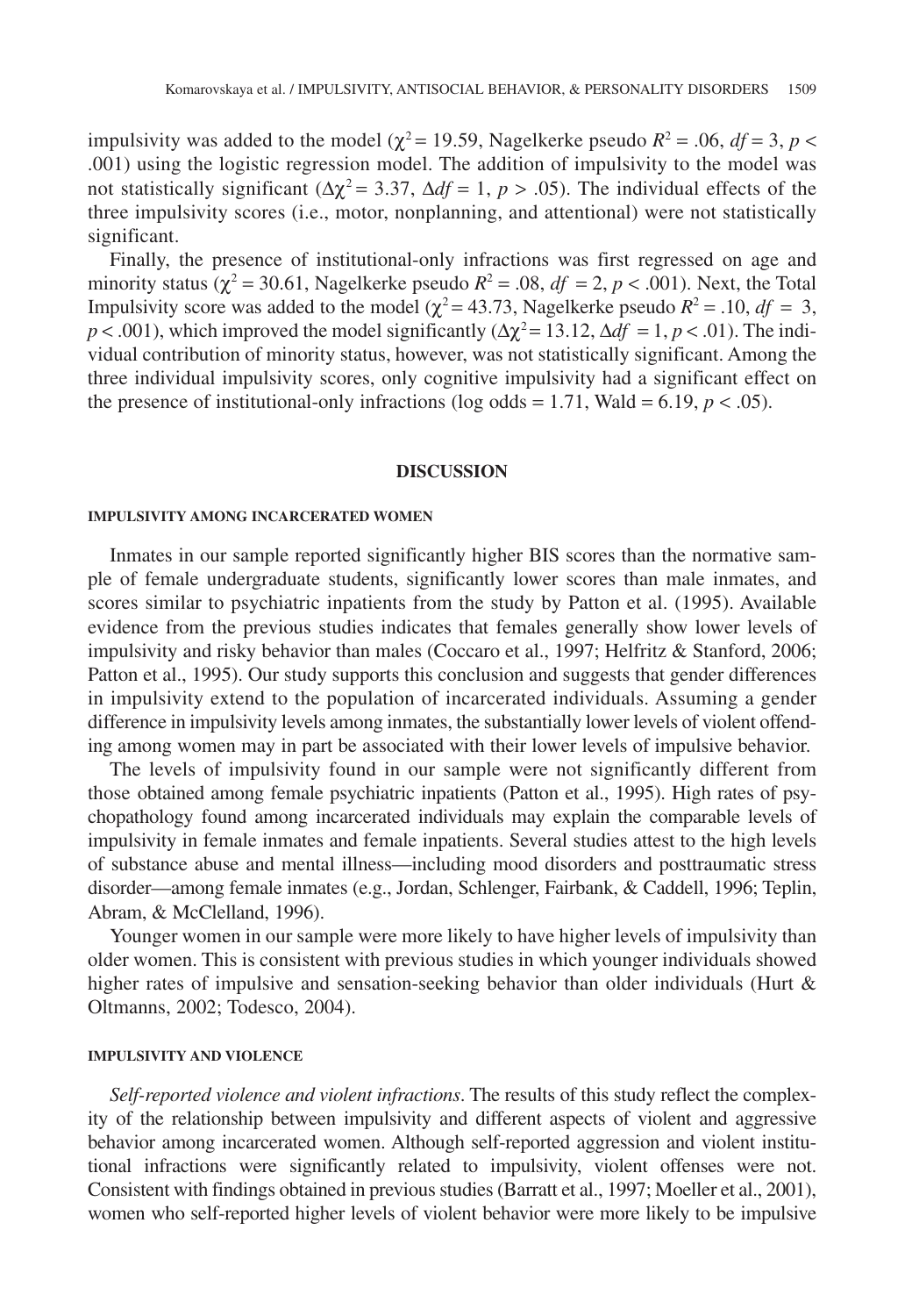than women who reported less violent behavior. Among the three types of impulsivity measured by the BIS, attentional impulsivity (ability to focus on the task at hand and cognitive instability) and nonplanning impulsivity (self-control and cognitive complexity) were shown to have small but significant relationships with self-reported violent behavior, whereas motor impulsivity (acting on the spur of the moment) was not. These findings support the importance of multidimensional understanding of impulsivity proposed by several authors (e.g., Barratt & Patton, 1983; Lynam & Miller, 2004). For example, Whiteside and Lynam (2001) argued that lack of premeditation should be related to antisocial behavior and psychopathy, whereas sensation seeking should be related to exciting but dangerous behavior, such as substance abuse. Similarly, Miller et al. (2003) found that lack of premeditation, or the inability to think through possible consequences of one's behavior, was consistently the strongest correlate of externalizing problems. Like the previous research, this study suggests that the cognitive aspect of impulsivity (i.e., attentional and nonplanning impulsivity) may be more predictive of selfreported aggression than its behavioral aspect (i.e., motor impulsivity).

Furthermore, impulsive women committed more violent institutional infractions than women who were not impulsive. Once impulsivity was taken into account in predicting violent infractions, the individual contribution of age was not significant, which suggests that impulsivity is better able to account for variability in violent infractions than age. Interestingly, none of the three individual impulsivity scores was more predictive of violent institutional infractions than the others. A possible reason for the lack of individual effects could be related to the low base rate of violent infractions in the current sample. Only one tenth of the women had at least one violent infraction, which might not be enough to distinguish among the individual effects of the three impulsivity scores.

The concept of executive cognitive functioning might be useful for explaining the association among self-reported violence, violent behavior in prison, and impulsivity. The term "executive cognitive functioning" describes a multidimensional construct that refers to several higher-order cognitive processes, such as initiation, planning, hypothesis generation, cognitive flexibility, cognitive inhibition, regulation, and self-monitoring, among others. Some authors have hypothesized that aggressive individuals with low executive cognitive functioning have difficulty inhibiting impulsive behavior (e.g., Hoaken, Shaughnessy, & Pihl, 2003). For example, Stanford, Greve, and Gerstle (1997) noted that errors in executive functioning deficits were typically observed among impulsive, aggressive subjects.

Incarcerated populations, particularly those with violent offenses, tend to show higher levels of neuropsychological impairment compared to the general population (e.g., Foster, Hillbrand, & Silverstein, 1993; Raine, 1993). In one of the few studies of neurological dysfunction among female inmates, Daoust, Loper, Magaletta, and Diamond (2006) observed that poor executive functioning was significantly related to aggression, mirroring previous studies of neuropsychological dysfunction and aggression among men (e.g., Dolan, Anderson, & Deakin, 2001; Rosenbaum & Hoge, 1989). This poor cognitive regulation may underlie the observed connections between impulsive behavior and aggression in both male and female inmates.

*Violent crime*. In contrast to self-reported violence and institutional infractions, violent offenses were not significantly related to higher levels of impulsivity in women in our sample. These findings are surprising given the previously suggested notion that violent crimes by women are more reactive and impulsive in nature compared to violent crimes committed by men (Sommers & Baskin, 1993; Warren et al., 2005), leading us to expect elevated levels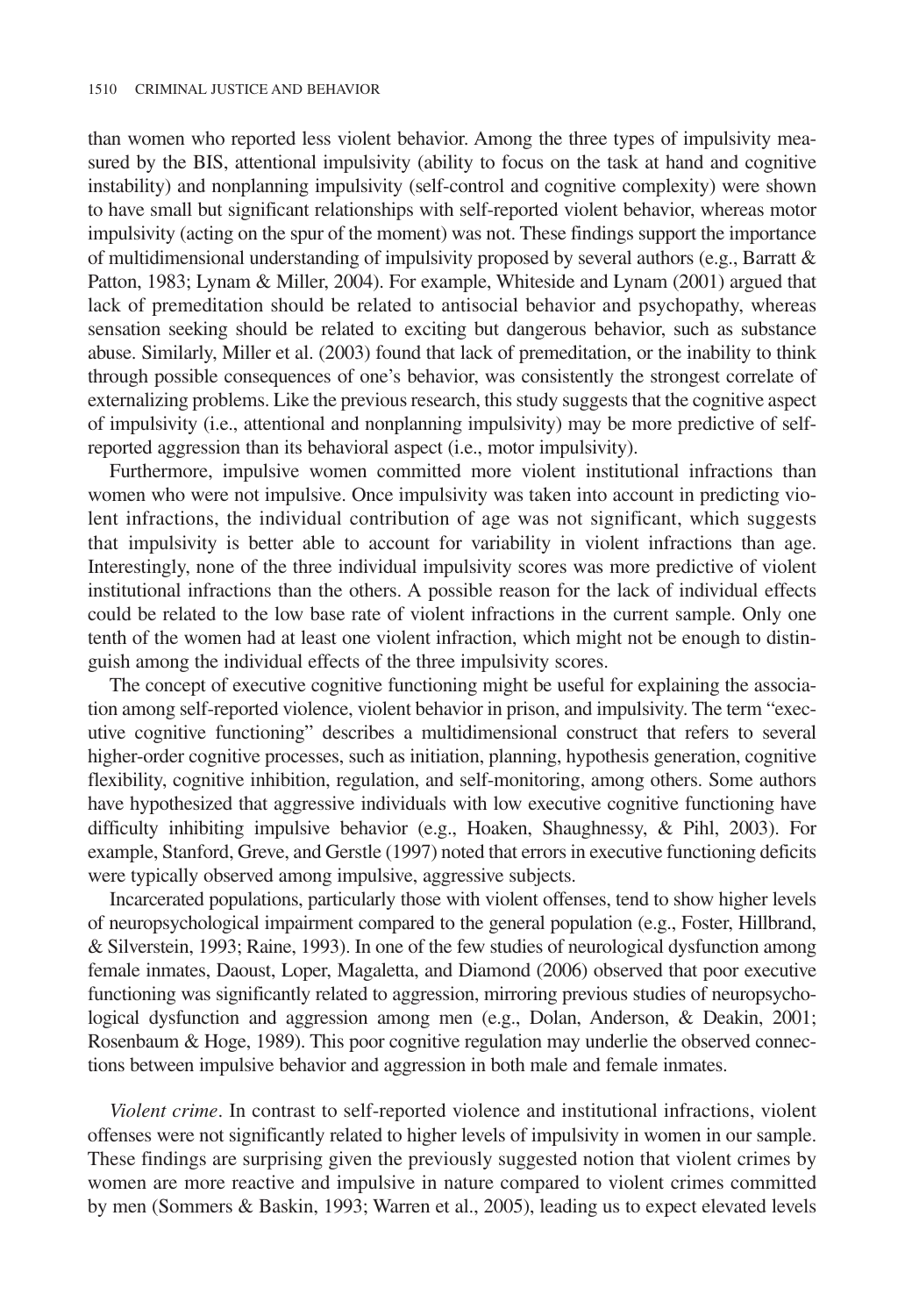of impulsivity among violent female offenders compared to nonviolent offenders. The results of this study suggested that violent offending might not capture daily patterns of impulsivity exhibited by incarcerated women.

More than 70% of all women in state prisons are serving sentences for nonviolent offenses, including drug and property offenses (Greenfield & Snell, 2000). The role of impulsivity in a particular nonviolent offense may vary considerably, and certain nonviolent offenses, such as drug offending, may often involve impulsive behavior. It is also possible that the nature of violent offenses committed by women does not reflect a lifelong pattern of impulsivity but rather is a reflection of other characteristics. For example, some researchers have suggested that a substantial aspect of homicide in women is not a reflection of violent character but is often committed in retaliation for perceived injustice. When women commit severe acts of violence, they are likely to be acting alone at home, to have been provoked, or to be responding to a victim-initiated attack (Fagan & Browne, 1994; Loper & Cornell, 1996). Kruttschnitt, Gartner, and Ferraro (2002) observed that women engage in relatively few acts of lethal violence, and when they do, the violence is usually directed toward a family member or intimate partner. Loper and Cornell (1996) obtained similar results in their study, which found that homicides by women and girls were more likely to involve interpersonal conflict than those committed by men and boys. Women, who commit proportionately more familial than nonfamilial violence, may be less likely than men to be characterized by long-standing impulsivity. Further research on gender differences in impulsivity among offenders is needed to clarify whether isolated but serious acts of violence committed by women are less likely to have a pattern of impulsive behavior than similar acts committed by males.

Research on psychopathy among female inmates provides further insight into the relationship between impulsivity and violent crimes in this population. Impulsivity is an important characteristic of psychopathy, which is included as part of the criteria on the Psychopathy Checklist–Revised (PCL-R; Hart, Hare, & Harpur, 1992). Warren et al. (2005) investigated the relationship between psychopathy and criminality in a sample of incarcerated women. They found that scores on the PCL-R were not related to convictions for violent crime. These findings are in contrast to research with male inmates, in which psychopathy scores are consistently related to various forms of violent behavior. In the study by Warren et al., psychopathy was correlated with several types of nonviolent criminal behavior, providing additional evidence that impulsivity (as an important characteristic of psychopathy) might not be sensitive to differences between violent and nonviolent female offenders.

#### **IMPULSIVITY AND INSTITUTIONAL MISCONDUCT**

Women with higher levels of impulsivity were more likely to commit violent infractions and institutional-only infractions during incarceration than were women with lower levels of impulsivity. However, the effect sizes measuring the importance of impulsivity in predicting infractions were not large. These findings are somewhat different from the findings obtained in the previous studies on incarcerated men (Barratt et al., 1997; Fornells et al., 2002; Moeller et al., 2001). One of the possible reasons for this weak relationship may be related to the gender differences in violent behavior among men and women. Although impulsivity is a strong correlate of violent behavior among men, violence in women might not be a reflection of a daily pattern of impulsive behavior. It is possible that, in addition to impulsivity, other characteristics account for violent infractions within the prison. For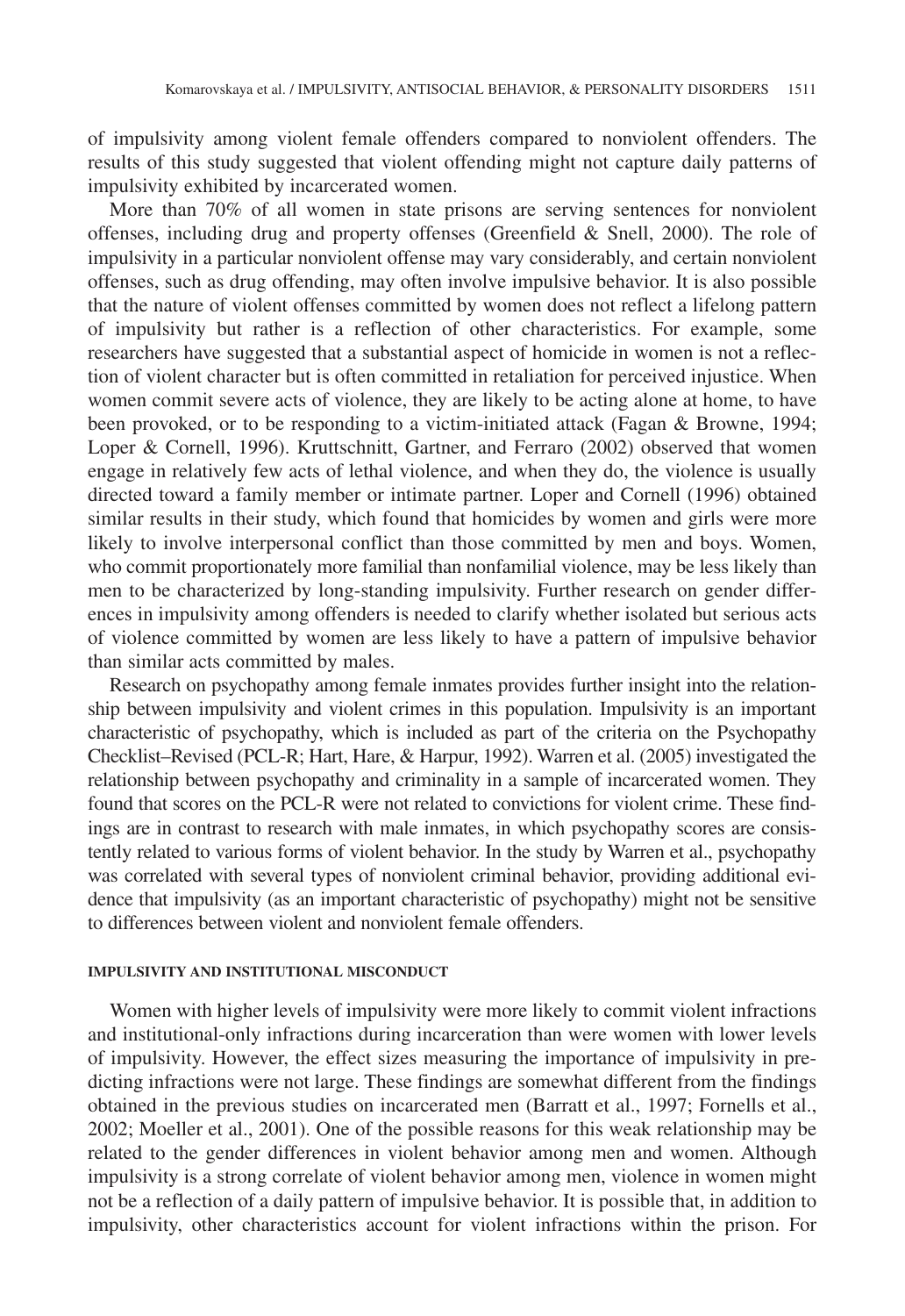example, our study did not include affective factors, such as anger, in predicting violent acts in prison. It is reasonable to suggest that negative emotional experiences serve as additional predictors of violence. The importance of examining other affective components has been highlighted in studies with male inmates (Barratt et al., 1997; Wang & Diamond, 1999).

Overall, impulsivity seems to have a significant—although not strong—relationship to institutional infractions. Given the high intercorrelations among the three types of infractions and their low base rates, impulsivity might be treated as a marker, rather than a predictor, of behavior problems in prison. Future research should investigate the interplay of impulsivity and other personality characteristics and affective factors, such as anger, among incarcerated females.

## **IMPULSIVITY AND PERSONALITY DISORDERS**

Impulsivity is an important component of borderline and antisocial personality disorders (Casillas & Clark, 2002; Coles, 1997; Hochhausen et al., 2002; Hurt & Oltmanns, 2002). Therefore, we expected to find a significant relationship between these disorders and impulsivity. Conversely, we did not expect to find a relationship between impulsivity and avoidant and dependent personality disorders. The results of this study partially supported our hypotheses: Women with higher levels of impulsivity were more likely to meet the diagnoses of borderline and antisocial personality disorders. These findings are not surprising, given that the *DSM-IV* (American Psychiatric Association, 1994) specifies impulsivity as one of the important criteria for these disorders. Our findings support the results of the previous studies that found impulsivity to be predictive of these disorders among incarcerated individuals (Hochhausen et al., 2002).

Contrary to the hypothesis, however, higher levels of impulsivity were also associated with dependent and avoidant personality disorders. A possible explanation for the unexpected relationship between impulsivity and dependent and avoidant personality disorders could be related to the high comorbidity among personality disorders in general (Hurt & Oltmanns, 2002; Widiger, Frances, Pincus, Davis, & First, 1991), which made it difficult to distinguish among personality disorders based on impulsivity. In our study, personality disorders were highly intercorrelated with each other. It is also important to note that the measure (SCID-II Screen) used in this study to assess personality disorder was originally designed as a screening measure and has limited specificity. Therefore, endorsement of personality disorder items on the SCID-II Screen might reflect global elevation of psychopathology and serve as an indicator of general interpersonal distress rather than a specific personality disorder. Present results confirm that women with higher levels of impulsivity are likely to also endorse high levels of interpersonal dysregulation symptomatic of a variety of personality disorders.

#### **LIMITATIONS AND CONCLUSIONS**

In the current study, the assessments of impulsivity, personality disorder, and violent behavior rely on self-report measures. Although the measures show good psychometric properties, self-report introduces a potential bias in women's responses, especially with regard to self-reported violence and antisocial behavior. The participants' responses to the self-report measures may be influenced by their emotional status and any situation that arose prior to the inmate's participation in this study. Some women in the sample may have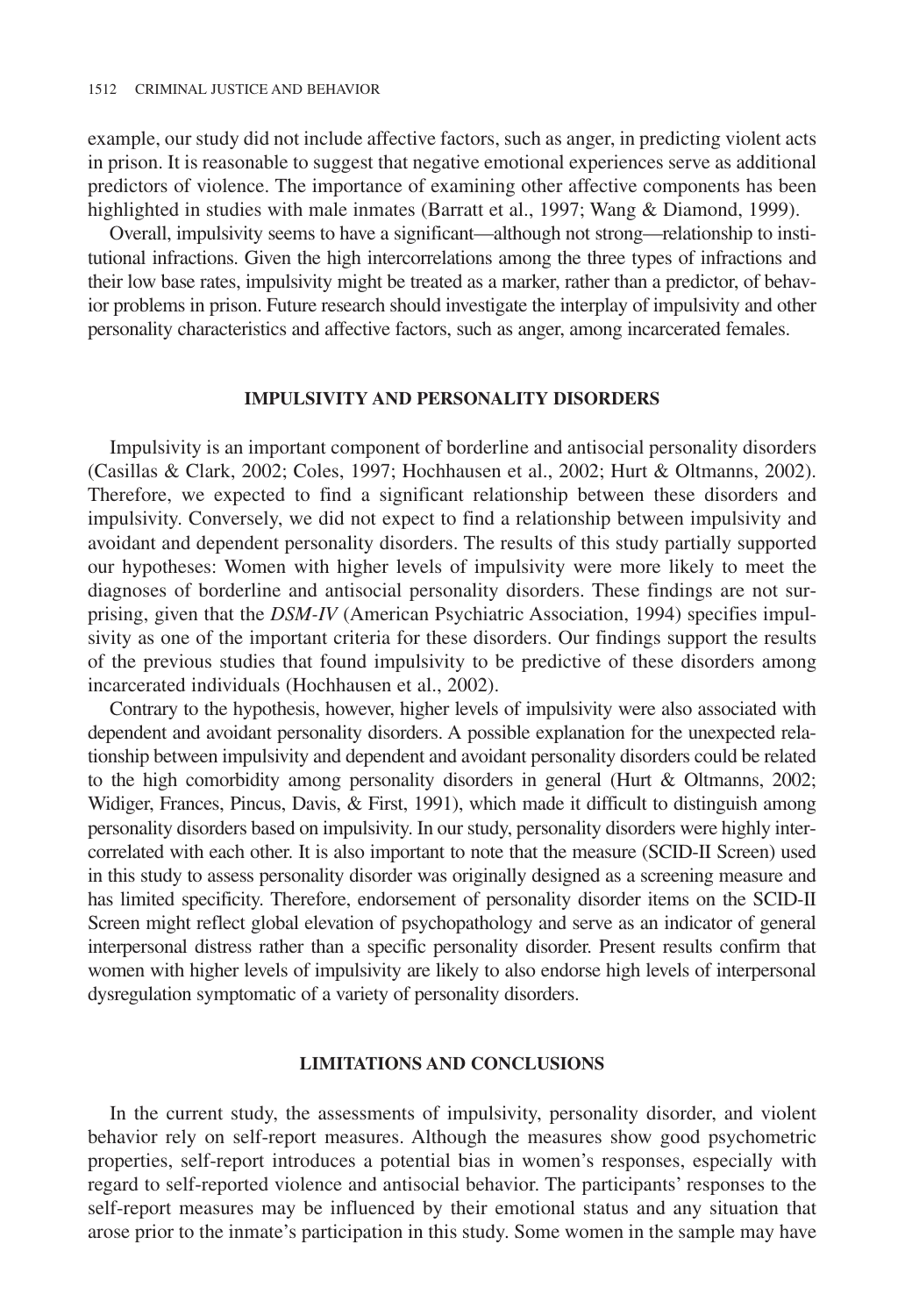tried to portray themselves in a more positive light, whereas others may have intentionally exaggerated their responses.

The SCID-II Screen was used as a marker for personality disorders. The measure is designed, however, as a screen and is not sensitive to the full range of diagnostic criteria for specific personality disorders. Therefore, it was difficult to distinguish between impulsivity as a marker of specific personality disorders and impulsivity as an indicator of general interpersonal distress. Future research should address the specific role of impulsivity in personality disorders using multiple measures of personality psychopathology, including a structured diagnostic interview and self-report scales.

The results of this study do not allow for the determination of causality but help to illustrate the relationship between impulsivity and self-reported violence, institutional infractions, and personality disorders. Although it is possible, for example, that an inmate's predisposition to impulsivity results in personality psychopathology, it is also possible that personality psychopathology could lead to poor behavioral and cognitive inhibition. In addition, this study was not longitudinal by design.

The present study demonstrated the association between incarcerated women's levels of impulsivity and self-reported violent behavior, personality psychopathology, and institutional infractions. The study contributes to the research on the unique characteristics of incarcerated women by demonstrating similarities and differences related to the construct of impulsivity among female inmates compared to male inmates. As has been shown in studies of male offenders (e.g., Cornell et al., 1996; Hart & Dempster, 1997), higher levels of impulsivity were related to antisocial and aggressive behavior and institutional maladjustment. However, the predicted relationship between violent offending and impulsivity was not observed. The relationship between impulsivity and violence among incarcerated women seems to be complicated by the characteristics of female violent offending, which disproportionately involves domestic matters and interpersonal conflict. Further genderspecific research regarding patterns of violent behavior among female inmates is indicated.

In conclusion, this research provides evidence for the importance of impulsivity in the behavior of female offenders. Current results underscore the need for gender-specific models of understanding of impulsivity. In particular, although impulsivity is associated with violent offending among men (Cornell et al., 1996; Hart & Dempster, 1997), the present study indicates that women incarcerated for violent crimes do not demonstrate higher levels of impulsivity than nonviolent female offenders. Further research is needed to explore the relationships among different types of criminal behavior and impulsivity in women. Moreover, this study primarily focused on one particular model of impulsivity (Barratt et al., 1997; Barratt & Patton, 1983). It might be useful to explore the application of other models of impulsivity to female offenders. For example, Whiteside and Lynam (2001) suggested that among the four personality facets associated with impulsivity, lack of premeditation might lead to psychiatric problems such as antisocial personality disorder and psychopathy. Further research would do well to examine these and similar hypotheses on male and female inmates.

### **REFERENCES**

American Psychiatric Association. (1994). *Diagnostic and statistical manual of mental disorders, 4th edition*. Arlington, VA: Author.

American Psychiatric Association. (2000). *Diagnostic and statistical manual of mental disorders, 4th edition*–*text revision*. Arlington, VA: Author.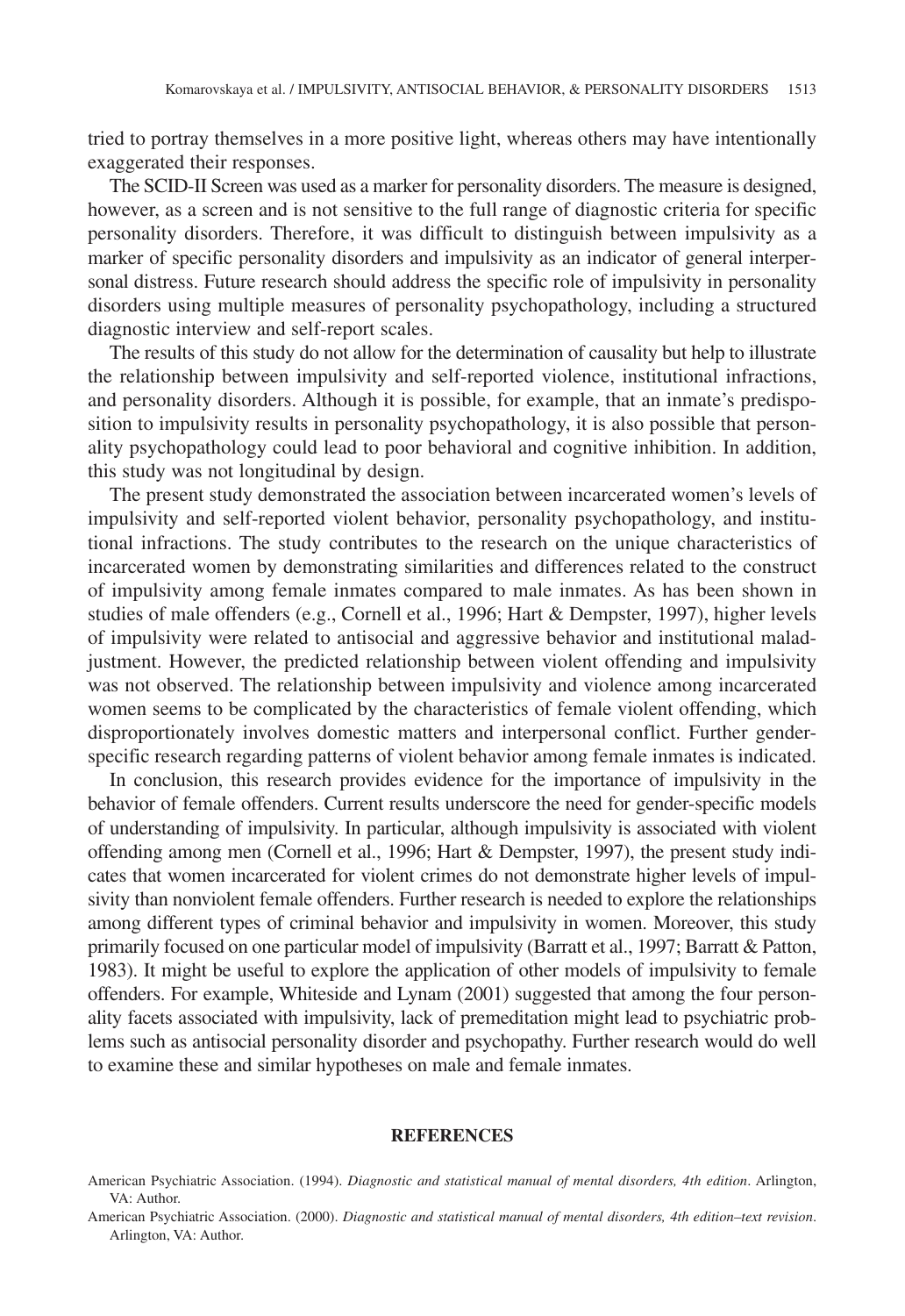#### 1514 CRIMINAL JUSTICE AND BEHAVIOR

- Barratt, E. S. (1959). Anxiety and impulsivity related to psychomotor efficiency. *Perceptual and Motor Skills*, *9*, 191-198.
- Barratt, E. S. (1965). Factor analysis of some psychometric measures of impulsiveness and anxiety. *Psychological Reports*, *16*, 547-554.
- Barratt, E. S. (1991). Measuring and predicting aggression within the context of a personality theory. *Journal of Neuropsychiatry*, *3*, 535-539.
- Barratt, E. S. (1994). Impulsiveness and aggression. In J. Monahan & H. J. Steadman (Eds.), *Violence and mental disorders: Developments in risk assessment* (pp. 61-79). Chicago: University of Chicago Press.
- Barratt, E. S., & Patton, J. H. (1983). Impulsivity: Cognitive, behavioral and psychophysiological correlates. In M. Zuckerman (Ed.), *Biological bases of sensation seeking, impulsivity, and anxiety* (pp. 77-122). Hillsdale, NJ: Lawrence Erlbaum.
- Barratt, E. S., Stanford, M. S., Kent, T. A., & Felthous, A. (1997). Neuropsychological and cognitive psychophysiological substrates of impulsive aggression. *Biological Psychiatry*, *41*, 1045-1061.
- Bureau of Justice Statistics. (n.d.). *Homicide trends in the U.S. Trends by gender*. Retrieved November 2006 from http://www.ojp.usdoj.gov/bjs/homicide/gender
- Casillas, A., & Clark, L. A. (2002). Dependency, impulsivity, and self-harm: Traits hypothesized to underlie the association between Cluster B personality and substance abuse disorders. *Journal of Personality Disorders*, *16*, 424-436.
- Cherek, D. R., & Lane, S. D. (1998). Laboratory and psychometric measurements of impulsivity among violent and nonviolent female parolees. *Society of Biological Psychiatry*, *46*, 273-280.
- Coccaro, E. F., Kavoussi, R. J., Trestman, R. L., Gabriel, S. M., Cooper, T. B., & Siever, L. J. (1997). Serotonin function in human subjects: Intercorrelations among central 5-HT indices and aggressiveness. *Psychiatry Resources*, *73*, 1-14.
- Coles, E. M. (1997). Impulsivity in major mental and personality disorders. In C. Webster & M. Jackson (Eds.), *Impulsivity: Theory, assessment, and treatment* (pp. 180-194). New York: Guilford.
- Cornell, D., Warren, J., Hawk, G., Stafford, E., Oram, G., & Pine, D. (1996). Psychopathy in instrumental and reactive violent offenders. *Journal of Consulting and Clinical Psychology*, *64*, 783-790.
- Daoust, S., Loper, A., Magaletta, P., & Diamond, P. (2006). Neuropsychological dysfunction and aggression among female federal inmates. *Psychological Services*, *3*, 88-96.
- Dolan, M., Anderson, I. M., & Deakin, J.F.W. (2001). Relationship between 5-HT function and impulsivity and aggression in male offenders with personality disorders. *British Journal of Psychiatry*, *178*, 352-359.
- Douglas, V. (1972). Stop, look, and listen: The problem of sustained attention and impulse control in hyperactive and normal children. *Canadian Journal of Behavioral Science*, *4*, 259-282.
- Ekselius, L., Lindstrom, E., von Knorring, L., Bodlund, O., & Kullgren, G. (1994). SCID II interviews and the SCID Screen questionnaire as diagnostic tools for personality disorders in *DSM-III-R*. *Acta Psychiatrica Scandinavica*, *90*, 120-123.
- Eysenck, S.B.G., & Eysenck, H. J. (1977). The place of impulsiveness in a dimensional system of personality description. *British Journal of Social and Clinical Psychology*, *16*, 57-68.
- Fagan, J., & Browne, A. (1994). Violence between spouses and intimates: Physical aggression between women and men in intimate relationships. *Understanding and Preventing Violence*, *3*, 151-292.
- First, M. B., Gibbon, M., Spitzer, R. L., Williams, J. B., & Benjamin, L. S. (1995a). The Structured Clinical Interview for *DSM-III-R* personality disorder (SCID-II): I. Description. *Journal of Personality Disorders*, *9*, 83-91.
- First, M. B., Gibbon, M., Spitzer, R. L., Williams, J. B., & Benjamin, L. S. (1995b). The Structured Clinical Interview for *DSM-III-R* personality disorder (SCID-II): II. Description. Multi-site test–retest reliability study. *Journal of Personality Disorders*, *9*, 92-104.
- Fornells, A. R., Capdevila, J.M.L., & Andres-Pueyo, A. (2002). Personality dimensions and prison adjustment. *Psicothema*, *14*(Suppl.), 90-100.
- Foster, H. G., Hillbrand, M., & Silverstein, M. (1993). Neuropsychological deficit and aggressive behavior: A prospective study. *Progress in Neuro-Psychopharmacology & Biological Psychiatry*, *17*, 939-946.
- Greenfield, L., & Snell, T. (2000). *Women offenders*. Washington, DC: Bureau of Justice Statistics.
- Hare, R. D. (1996). Psychopathy and antisocial personality disorder: A case of diagnostic confusion. *Psychiatric Times*, *13*, 39-40.
- Hare, R. D. (2006). Psychopathy: A clinical and forensic overview. *Psychiatric Clinics of North America*, *29*, 709-724.
- Hart, S. D., & Dempster, R. J. (1997). Impulsivity and psychopathy. In C. Webster & M. Jackson (Eds.), *Impulsivity: Theory, assessment, and treatment* (pp. 212-232). New York: Guilford.
- Hart, S. D., & Hare, R. D. (1996). Psychopathy and risk assessment. *Current Opinion in Psychiatry*, *9*, 380-383.
- Hart, S. D., Hare, R. D., & Harpur, T. J. (1992). The Psychopathy Checklist: Overview for researchers and clinicians. In J. Rosen & P. McReynolds (Eds.), *Advances in psychological assessment* (Vol. 7, pp. 103-130). New York: Plenum.
- Helfritz, L., & Stanford, M. (2006). Personality and psychopathology in an impulsive aggressive college sample. *Aggressive Behavior*, *32*, 28-37.
- Hirschi, T., & Gottfredson, M. R. (1994). The generality of deviance. In T. Hirschi & M. R. Gottfredson (Eds.), *The generality of deviance* (pp. 1-22). New Brunswick, NJ: Transaction Publishers.
- Hoaken, P., Shaughnessy, V., & Pihl, R. (2003). Executive cognitive functioning and aggression: Is it an issue of impulsivity? *Aggressive Behavior*, *29*, 15-30.
- Hochhausen, N. M., Lorenz, A. R., & Newman, J. P. (2002). Specifying the impulsivity of female inmates with borderline personality disorder. *Journal of Abnormal Psychology*, *111*, 495-501.